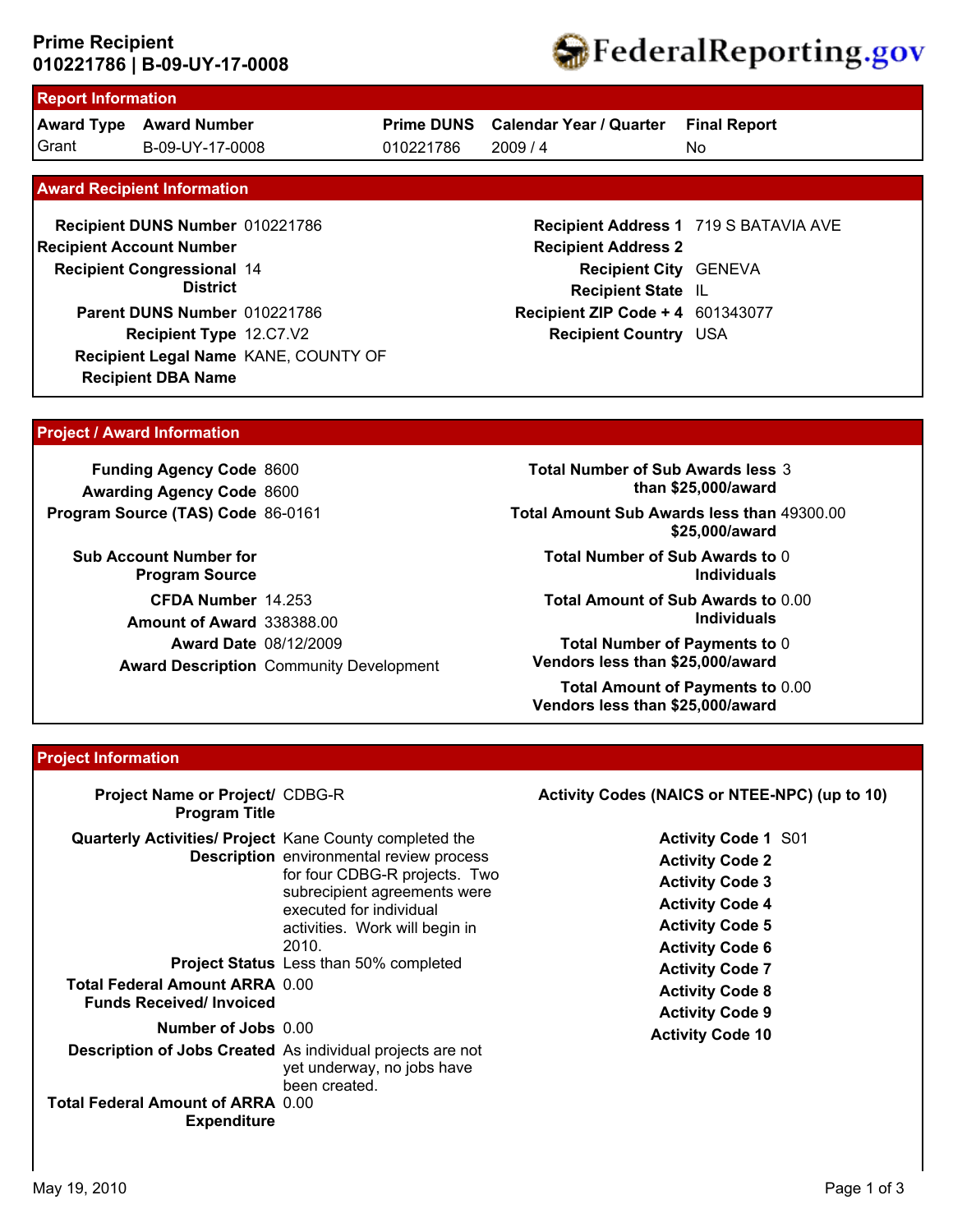# **010221786 | B-09-UY-17-0008 Prime Recipient**



| <b>Report Information</b> |                                                                                                          |                   |                                |                     |  |
|---------------------------|----------------------------------------------------------------------------------------------------------|-------------------|--------------------------------|---------------------|--|
|                           | <b>Award Type Award Number</b>                                                                           | <b>Prime DUNS</b> | <b>Calendar Year / Quarter</b> | <b>Final Report</b> |  |
| Grant                     | B-09-UY-17-0008                                                                                          | 010221786         | 2009/4                         | No                  |  |
|                           | <b>Total Federal ARRA 0.00</b><br><b>Infrastructure Expenditure</b><br><b>Infrastructure Purpose and</b> |                   |                                |                     |  |
|                           | Rationale                                                                                                |                   |                                |                     |  |
|                           |                                                                                                          |                   |                                |                     |  |
|                           |                                                                                                          |                   |                                |                     |  |
|                           |                                                                                                          |                   |                                |                     |  |
|                           |                                                                                                          |                   |                                |                     |  |
|                           |                                                                                                          |                   |                                |                     |  |
|                           |                                                                                                          |                   |                                |                     |  |
|                           |                                                                                                          |                   |                                |                     |  |
|                           |                                                                                                          |                   |                                |                     |  |
|                           |                                                                                                          |                   |                                |                     |  |
|                           |                                                                                                          |                   |                                |                     |  |
|                           |                                                                                                          |                   |                                |                     |  |